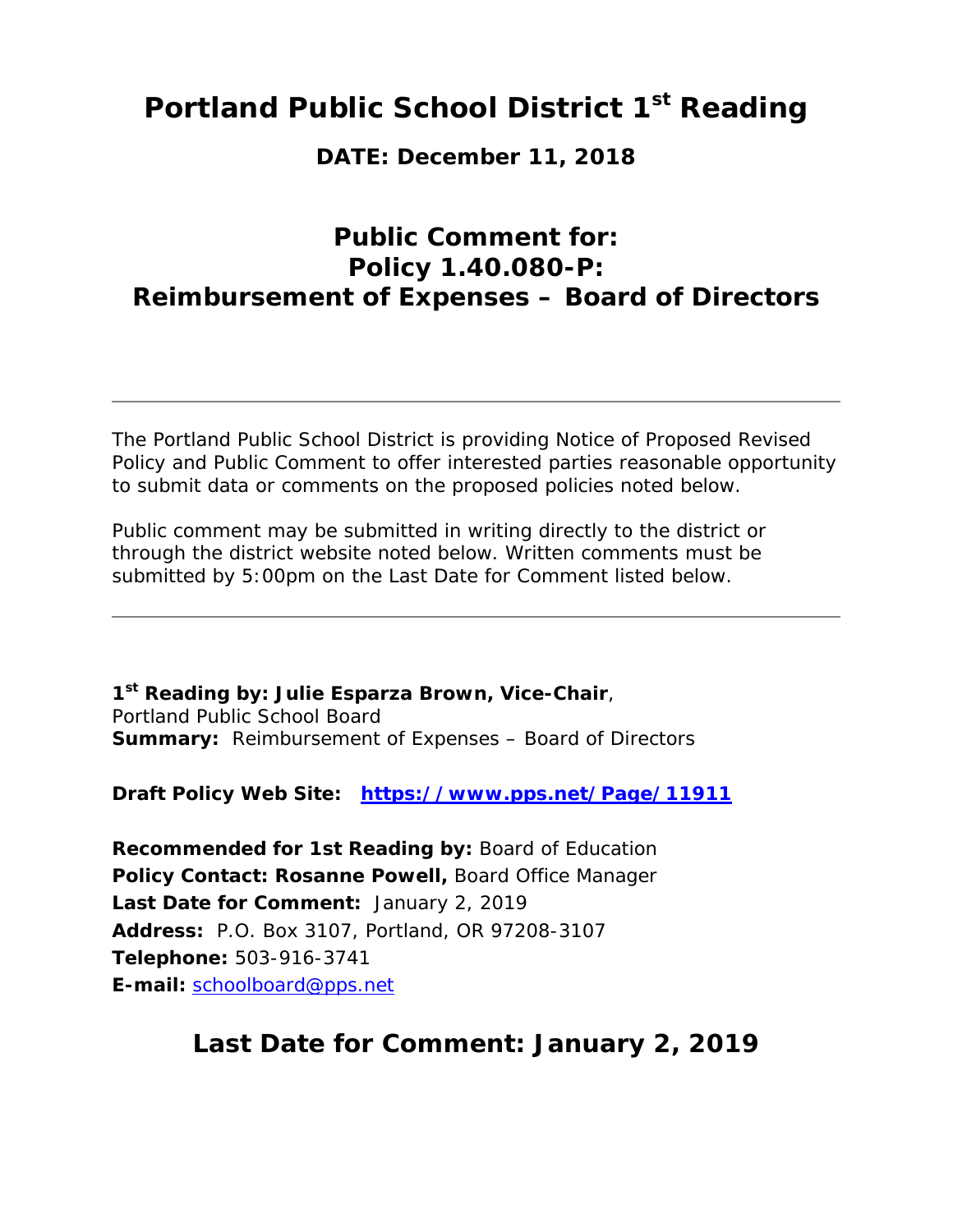

**Board Meeting/Work Session Date: December 11, 2018 Senior Lead: Liz Large**

#### *(Use this section to briefly explain the item—2-3 sentences)* **SUBJECT: Amendment of Reimbursement of Expenses—Board of Directors 1.40.080-P—First Reading**

#### **I. BACKGROUND**

The current policy allows for the District to provide to Board members reimbursement of actual expenses or an annual stipend. The proposed amendments conform the policy to state law, limiting the reimbursement options to only reimbursement of actual expenses.

#### **II. RELATED POLICIES/BEST PRACTICES**

N/A

#### **III. ANALYSIS OF SITUATION** If not amended, the policy will not conform to state law.

#### *IV.* **FISCAL IMPACT**

Anticipated to be negligible.

#### *V.* **COMMUNITY ENGAGEMENT (IF APPLICABLE)**

The policy amendment was posted on the District website and was discussed at the November 29, 2018, public meeting of the Policy & Governance Committee.

#### **VI. TIMELINE FOR IMPLEMENTATION/EVALUATION**

Immediate implementation with retroactive application to July 1, 2018.

#### **VII. BOARD OPTIONS WITH ANALYSIS**

N/A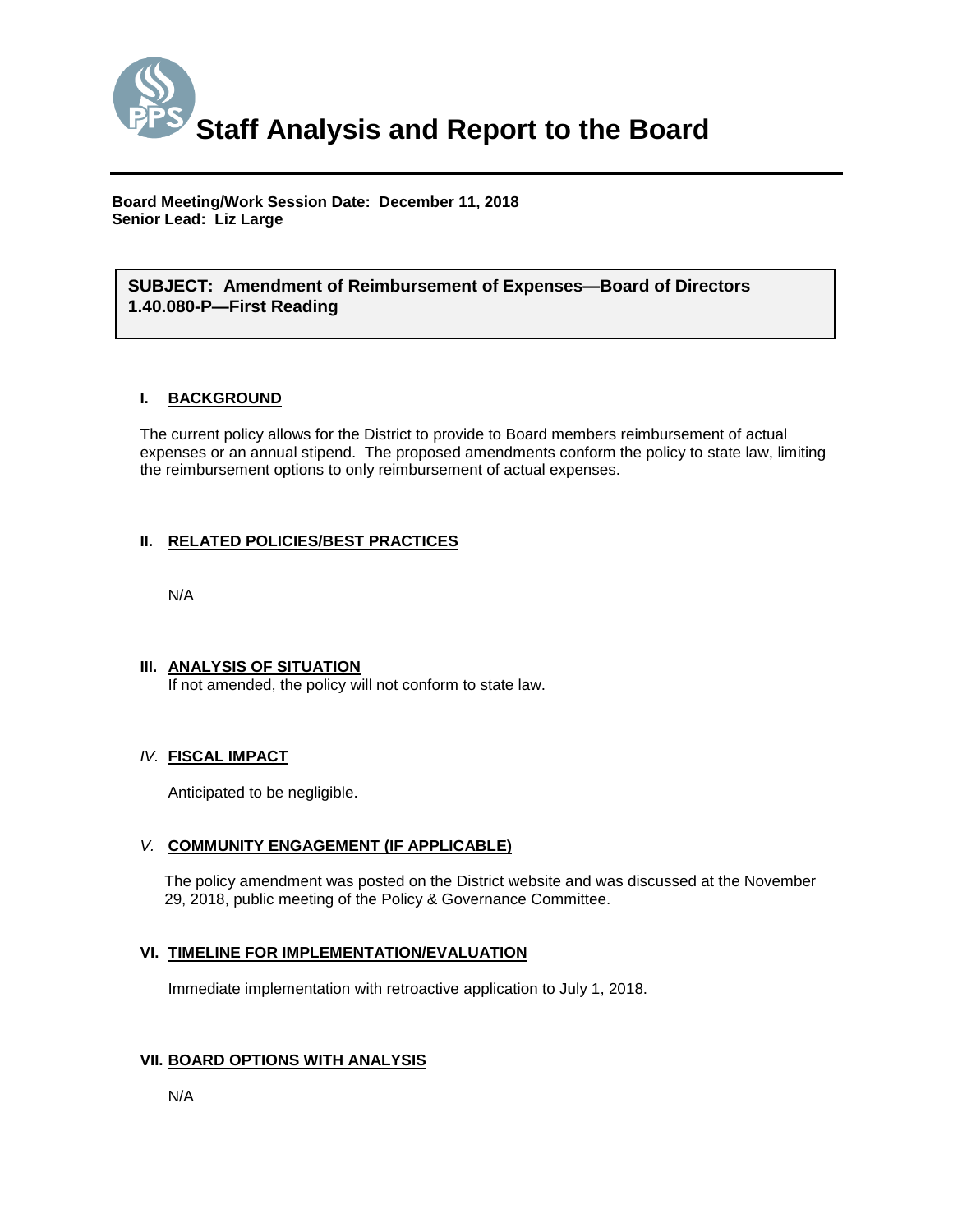#### **VIII.STAFF RECOMMENDATION**

Staff recommends adoption of the proposed amendments.

**IX. I have reviewed this staff report and concur with the recommendation to the Board.**

**Lugiolauge (Tuguur** 

Guadalupe Guerrero **Date Superintendent Portland Public Schools**

#### **ATTACHMENTS**

*(List all supporting documentation, including resolution, etc.)* A. Amendment of Reimbursement of Expenses-Board of Directors Policy-1.40.080-P

#### *PPS District Priorities FY 2018-19*

- *1. Set a clear Vision and Strategic Plan*
- *2. Create equitable opportunities and outcomes for all students*
- *3. Build management and accountability systems and structures*
- *4. Allocate budget, funding and resources focused on improving outcomes for students*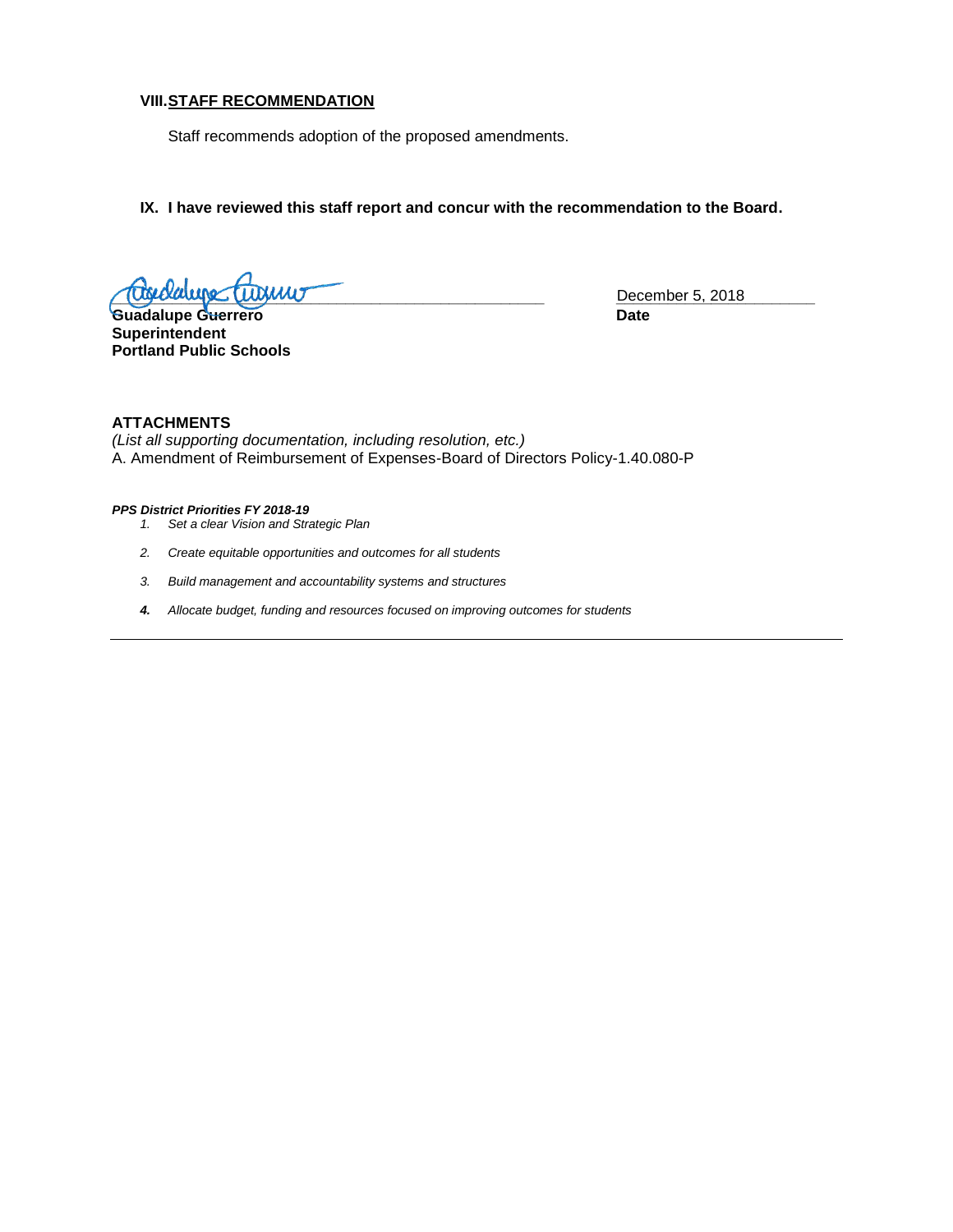$\boldsymbol{\varphi}$ 

D

## **1.40.080-P Reimbursement of Expenses – Board of Directors** B

Board Members serve without compensation. However, Board members shall be reimbursed for reasonable and necessary expenses actually incurred in the conduct of Board business within the budget allocation for such expenses.  $\parallel$  R

- I. Expense Reimbursement Procedures
- (1) The Board will annually review the set a budget for the reasonable and

necessary Board expenses actually incurred by Board members in the conduct of

O Board business. and Police and Police and Police and Police and Police and Police and Police and Police and Po establish expenditure guidelines during the budget process. The Board may set an annual maximum amount to be allocated (in total, or per individual, or both) for reimbursing Board members for costs incurred when  $\mathsf{L}\overline{ }$ 

- conducting official District business.<br>(2) Each Board member will annually select one of the two  $\begin{bmatrix} 1 \end{bmatrix}$ methodologies for reimbursement: (a) Annual Expense Stipend, or (b) Reimbursement Based on Actual Original Receipts.
- (2) Reimbursement of Board members for travel in Oregon on Board business and within the budget allocation at per diem or mileage rates established by the IRS or the District does not require prior approval as long as such expenses are otherwise incurred in compliance with District policy and procedures. Board members may be reimbursed when paid admission is required of the general public for attending District co-curricular athletie events and other activities as part of their responsibilities of being informed about District operations. All other proposed expenses require prior approval of the Board chair.  $\forall$ 
	- (3) Expenses related to Attendance at Board-approved State and National Meetings, Office Support, and Reimbursements for Use of Personal Auto will be charged to the Board's department budget and, while subject to overall budget constraints, are not charged to the individual Board member's allotment. All other reasonable expenses incurred by Board members in fulfilling their duties and responsibilities on behalf of Portland Public Schools are subject to this policy.

Portland Public Schools Page 1 of 4 Page 1 of 4 Page 1 of 4 Page 1 of 4 Page 1 of 4 Portland, Oregon 1/24/2005 (4) All expenditures related to out-of-town travel by Board members funded by the Board office budget must have prior authorization by the Board leadership. For out-of-town travel funded by any other budget or funding source, Board leadership must be notified before the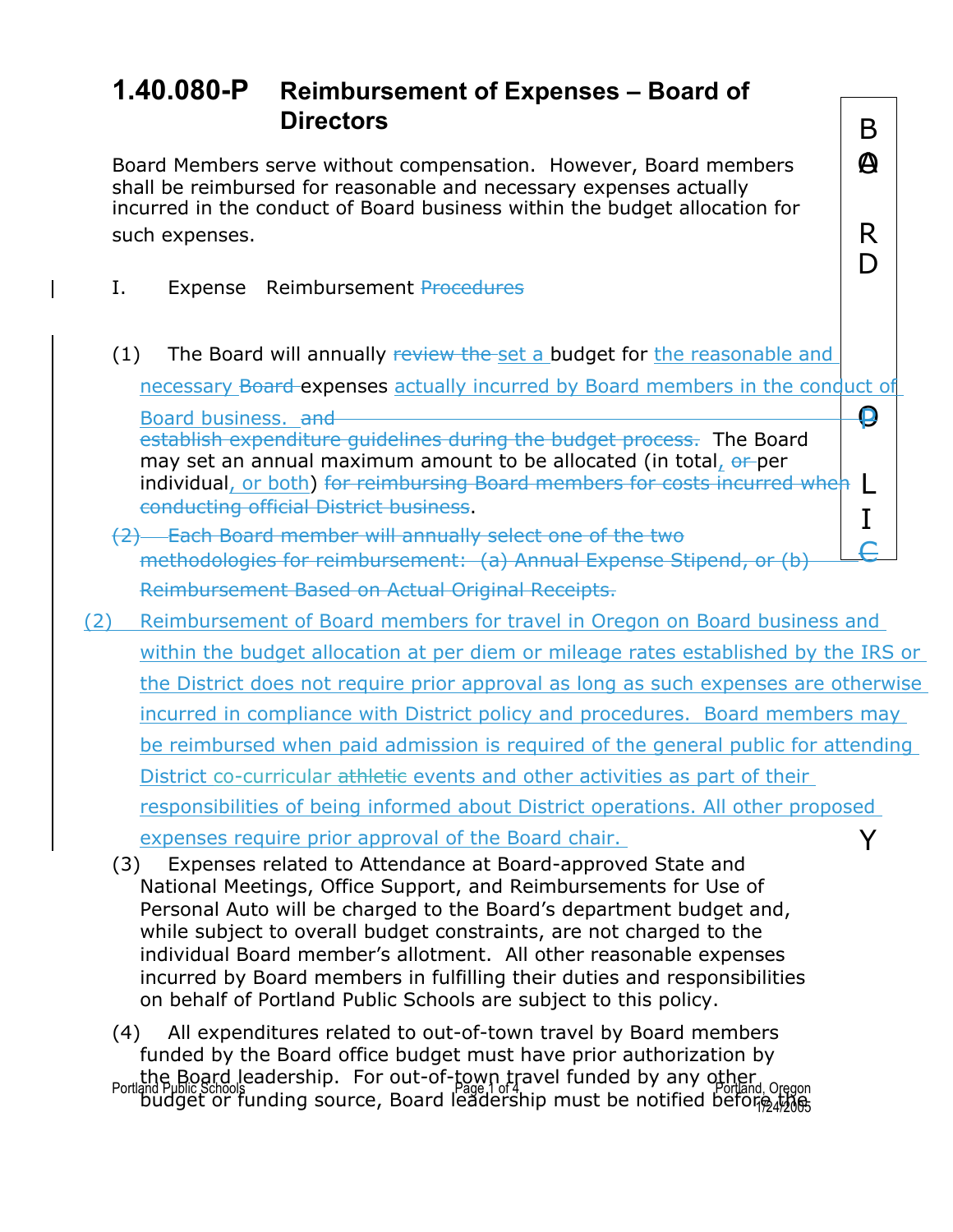trip is scheduled.

Attendance at State and National Meetings [EL1]

- The Board recognizes the benefits derived by the school systemthrough membership in various associations of school boards and from the attendance of board members at state and national meetings, which deal with school affairs.
- -Board members who hold, with Board leadership approval, officialpositions in such organizations shall be authorized to attend meetings of such organizations with prior Board leadership approval. Budget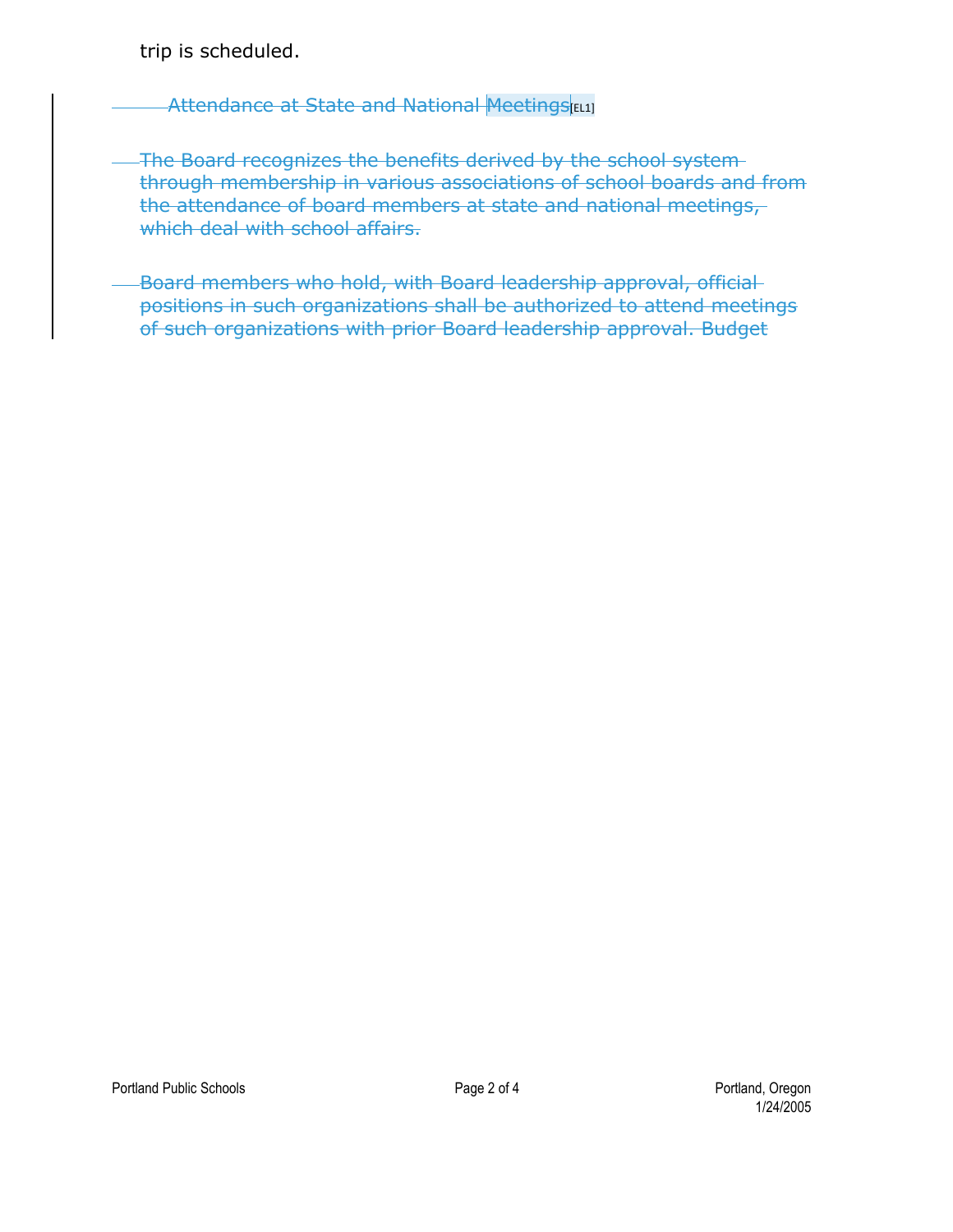$\mathbf{P}$ 

# **1.40.080-P Reimbursement of Expenses – Board of Directors** B

D R limitations may impact the ability of Board<br>town meetings. In addition, Board leaders leadership members may designate to attend delegates out-of- O to various conventions and meetings as may seem desirable.  $A$ 

Requests by individual board members to attend such meetings as Board representatives shall be acted upon by the Board leadership. Board members attending such meetings according to the above guidelines shall be regarded as carrying out Board business.

with A attendanc Board member e at a who requests<br>meeting or co r nference eimbursemen shall t obtain for cost approval <mark>s associa</mark>t  $\begin{array}{c|c} \text{ated} & \text{\ } \Theta \end{array}$ such reimbursement from the Board chair or his or her designee in L advance of the meeting or conference.<br>
Here we were also a parallel as well we attend in a web weather a the set When requested, Board members attending such meetings at

district expense will make a report to the Board of meeting highlights.  $\mathsf{Y}$ 

### II. Out-of-Town Travel

Authorization. Reimbursement for travel-related expenses, whether for Attendance at State and National Meetings (in accordance with Section II above) or for other purposes, will be authorized when the member informs Board leadership of his/her purpose, and the travel is related to pending business of the Board or a Board committee to which the member is assigned.

- (1) Covered Expenses. Authorized Board travel expenses shall be limited to transportation, meals, lodging, incidental expenses, and conference fees, if applicable. Reimbursement for alcoholic beverages and entertainment is not allowed.
- (2) Rate of Reimbursement. The rate shall be the same as approved for district personnel, as defined in the Administrator's Manual. Only Board members may be reimbursedment for actual expenses paid and documented with itemized original receipts will be allowed. Board members may be reimbursed for travel-related meals at the thenestablished District per diem rate or may submit actual itemized original receipts for meals.

Portland Public Schools **Page 3 of 4** Portland Public Schools **Page 3 of 4** Portland, Oregon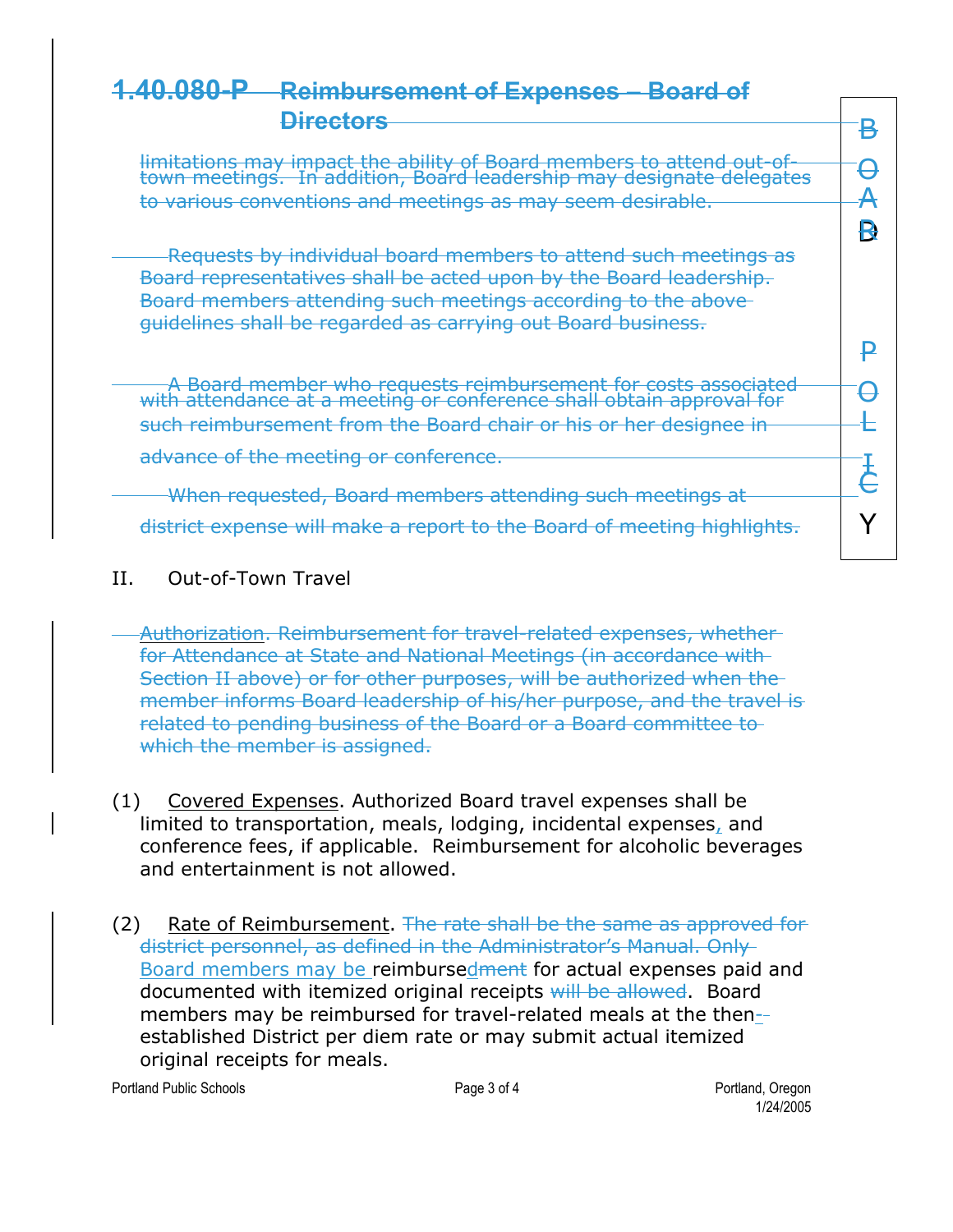Y

# **1.40.080-P Reimbursement of Expenses – Board of Directors** B

#### III. III

 $\frac{1}{1}$  TechnologyOffice<sub>[JB2]</sub> Support<br>1) To assure that each Board member is equally equipped to conduct  $\begin{bmatrix} 0 & 0 \\ 0 & 0 \end{bmatrix}$ (1) To assure that each Board member is equally equipped to conduct A

the business of the Board, any Board member may be provided, if so https://<br>required, the use of computer hardware and software for the efficient processing of Board business. The costs of internet connections to access the  $\hskip10mm \Box$ District's web pages and e-mail system are reasonable expenses to carry out Board business and may be reimbursed. A telephone and telephone line will be provided to all Board members. Otherwise, use of personal phone lines and personal cell phones for District business **P** ar e no t reimbursabl e unde r Distric <del>t\_policy.</del> The Distric r use for conducting <sup>t</sup> does will provide O

cel l phone s at Distri ct expens e for Board memb e the business of Portland Public Schools. Personal  $\log_3$  use of such cell Lettle L

phones is not permitted. $_{\tiny{\textsf{[EL4]}}}$  is a set of  $\blacksquare$  is a set of  $\blacksquare$ 

IV. IV. Reimbursement for Use of Personal Auto

A Board-member director, who regularly uses his/her automobile in the business of the district, may be compensated for this usage in accordance with the requirements and procedures set forth for district personnel.

(1) Direct Reimbursement for Actual Miles Traveled

Authorization for use of personal automobiles on district business shall not be granted until there is, on file in the Risk Management Office, appropriate proof of proper car insurance at the minimum levels required by Oregon law. A Local Mileage Reimbursement Request form should be completed and signed by the Board member and submitted to the Board Chair or his or her designee for approval, who will then forward the request to the Office of Board Services for processing. Mileage is reimbursed at the IRS rate in effect when the miles were driven.

Methodologies for Reimbursement – Annual Expense Stipend

Portland Public Schools for a school year. The earth of such stipend will apple Oregon 1/24/2005 Board members may choose to receive a lump sum stipend as reimbursement for expenses incurred when conducting District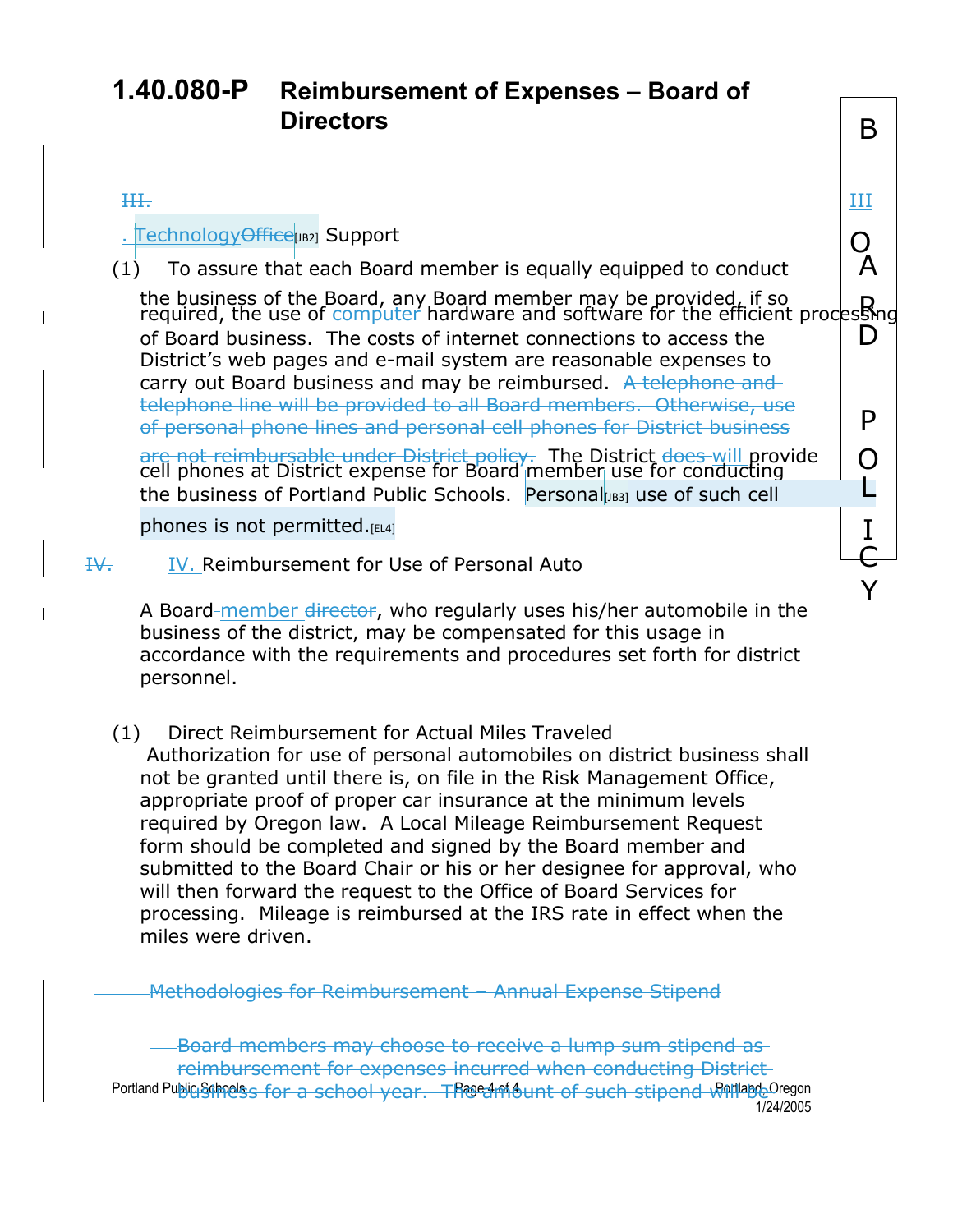determined each year by the Board as part of the budget process.